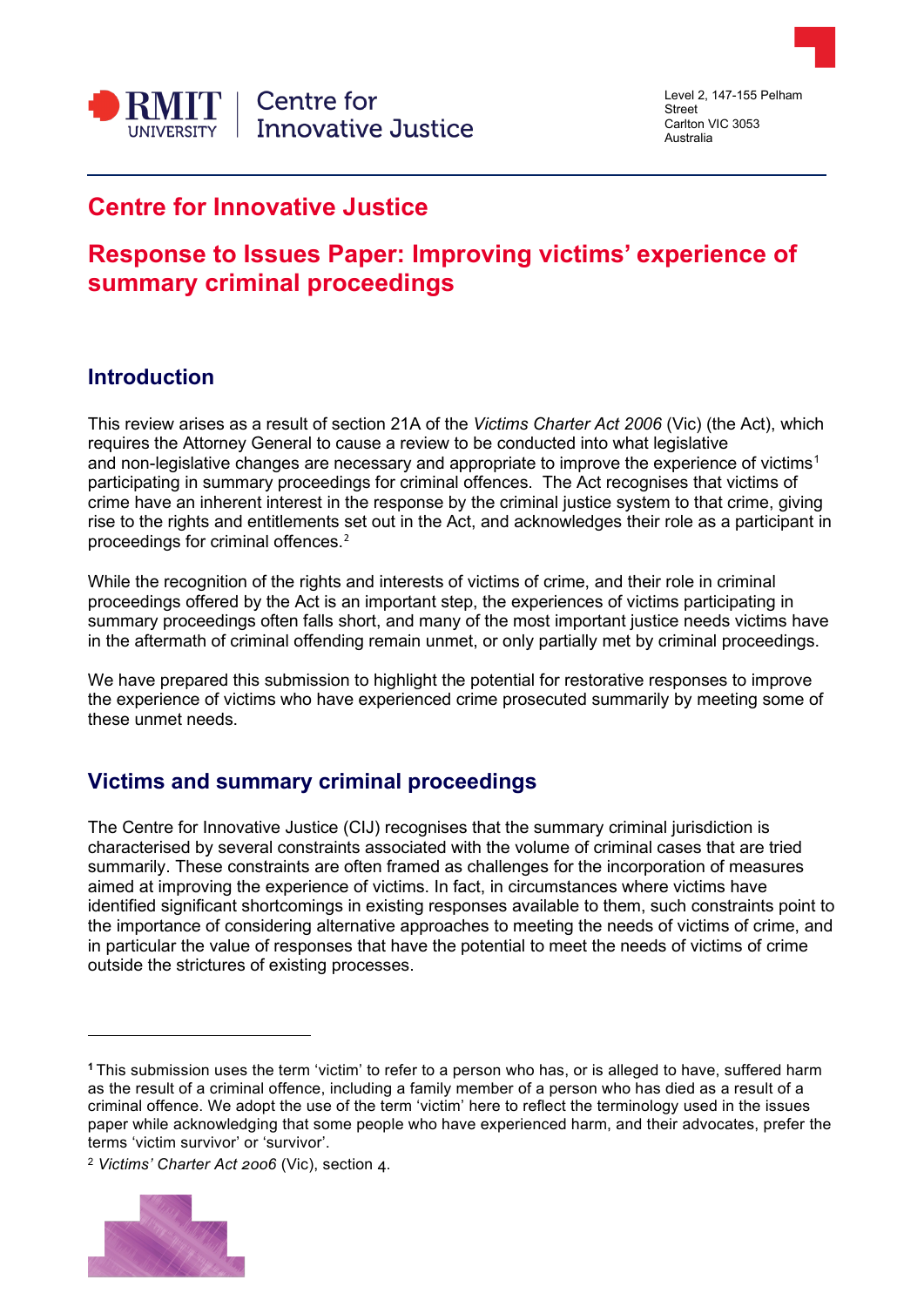In the CIJ's previous work with victims of crime, victims told us that the criminal justice system's response to the crime that was committed against them was extremely significant to them. Victims said that they wanted to take opportunities to be actively involved in the criminal proceedings that dealt with the crime they had experienced. Past CIJ work has been directed at improving current criminal justice system practices, to better support victims to exercise their role as participants within this system, and we acknowledge that the Issues Paper draws on this research.

The consultation questions in the Issues Paper do not expressly seek views on the topic of restorative justice, but our experience is that access to restorative justice is an issue of key importance to victims. Our research indicates victims have a diverse range of 'justice needs', only some of which are addressed through existing criminal justice processes. Our view is informed not only by our research, but by our informal engagement with victims in the context of our work delivering restorative justice processes through Open Circle, CIJ's restorative justice service.

A review of this nature should incorporate consideration of restorative justice given its relevance to victims' justice needs and interests, as well as the high levels of interest and support for this option expressed by victims themselves, and the opportunity it may present for improving the experience of victims in summary criminal proceedings.

As will be explained in more detail in this submission, victims of crime have a range of justice needs that are not readily identified or met through existing legal processes. These justice needs are for voice, validation, information, accountability, prevention, relationship repair and resolution. Summary criminal proceedings fulfils a range of functions and may meet some victims' needs, but such proceedings do not have meeting victims' needs as their central focus. The role of victims is not central to the process – they are participants, but not parties to proceedings for criminal offences. While offering some protections to complainants and vulnerable witnesses, criminal procedure and evidentiary rules primarily uphold the rights of the accused to a fair summary hearing process. This means that if the full range of justice needs that victims experience in the aftermath of crime are to be appropriately addressed, then in addition to any necessary reform to address the shortcomings of the summary process for victims, serious consideration must be given to offering other mechanisms capable providing these responses to victims.

This may be particularly relevant in the context of summary proceedings, for, as noted in the Issues Paper, the fast pace at which these processes are conducted (compared to matters in the higher courts) presents particular challenges to victims' capacity to meaningfully take part as participants. Due to this limitation, the summary criminal processes may have less capacity to meet all of victims' justice needs than criminal proceedings that take place in the higher courts. Perhaps, then, restorative justice has great potential to deliver benefits to victims of summary crime.

In this submission, we will outline how restorative processes can meet individual victims' justice needs in ways that the existing criminal justice system cannot. Rather than merely replacing or offering an alternative to the existing criminal justice system, restorative justice processes can operate alongside it, in ways that complement it. We explain in this submission several models or options for restoratives responses. These include restorative processes that that could be integrated within the summary criminal process, or could exist outside it. We also offer preliminary assessments of their benefits and limitations for victims and other participants. Given not all restorative responses are victim-oriented, we also suggest some of the key features of any restorative response that seeks to focus on the needs of victims of crime.

### **Defining restorative justice**

Restorative justice has been defined as, 'a process whereby all the parties with a stake in a particular offence come together to resolve collectively how to deal with the aftermath of the

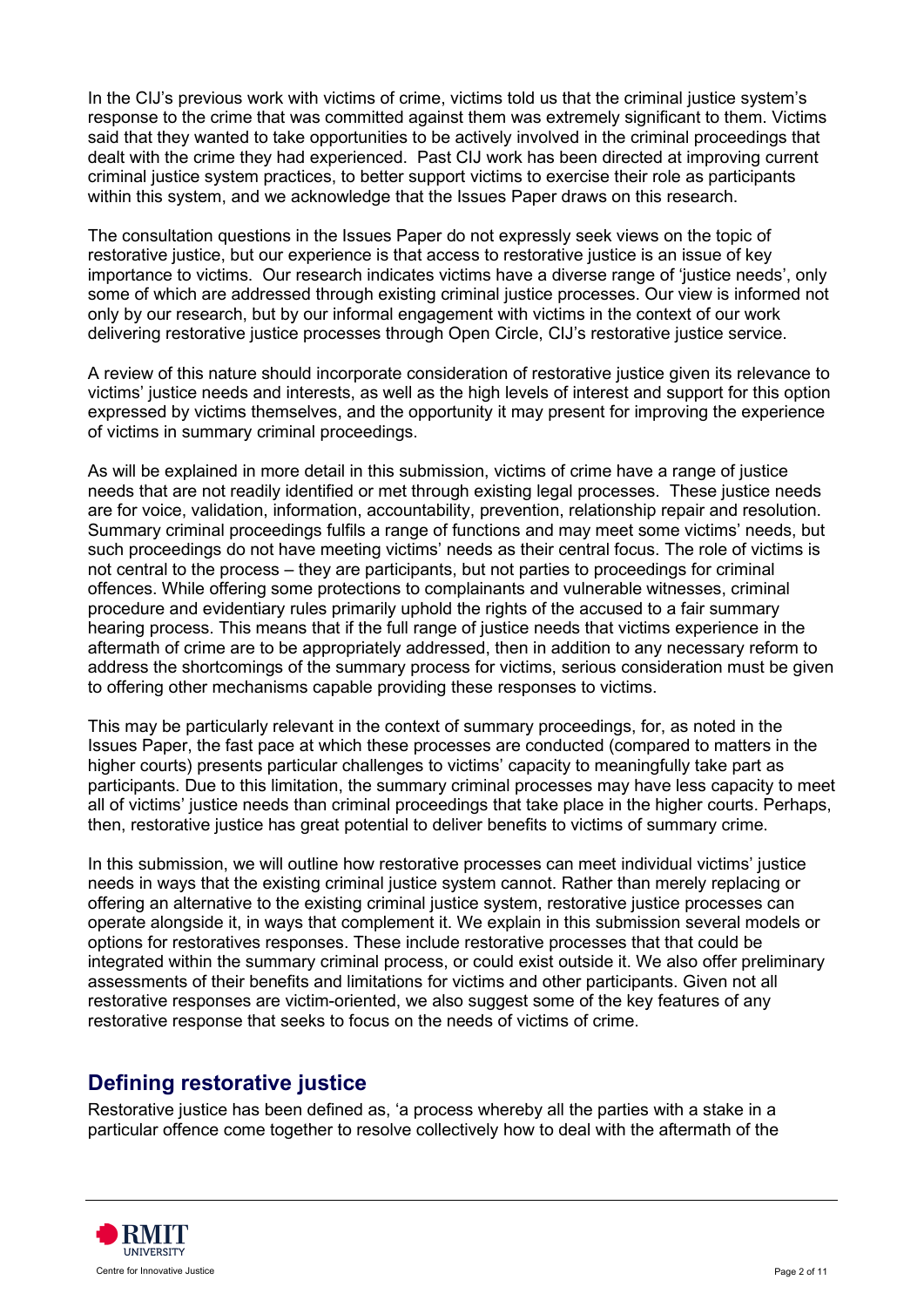offence and its implications for the future.<sup>[3](#page-2-0)</sup> Restorative justice focuses on the personal harm caused by a crime or other wrong rather than on the violation of a law committed against the state, or on the technical elements of a legal duty owed to another party. It is concerned with acknowledging and addressing the harm caused to individuals and their broader communities. The focus is on healing, meeting needs, accountability, community restoration, and righting damaged relationships (where appropriate).

Among the core principles underpinning restorative justice processes are those relating to the importance of involving all people affected by a crime or other form of harm in addressing its effects and its implications for the future, and of not causing any further harm to the participants in circumstances where they are already feeling the impact of the original harm. Restorative justice processes can have benefits and outcomes that are not generally available through adversarial legal processes, which tend to entrench oppositional and defensive positions and states of conflict. Restorative justice processes, by contrast, encourage participants to speak with and listen to each other, thereby promoting mutual understanding. Restorative justice processes offer benefits to all who participate in them.

### **Restorative justice processes**

The most common restorative justice process is restorative justice conferencing, where those affected by a crime, other harm or situation of conflict collectively discuss how to respond to the aftermath of what has happened and its implications for the future. Participation in a restorative justice conference is voluntary for all participants. The convener of the conference is a skilled professional whose focus is guiding the process according to restorative principles, with the aim that the process is respectful and fair for everyone involved. A restorative justice conference generally proceeds in three phases, with all parties discussing: what happened; how people were affected; and what needs to happen to address the harm. Restorative justice processes can also be used in ways other than conferencing or face-to-face meetings between parties, including through indirect communication and the exchange of correspondence. Throughout this submission we advocate for the wider availability of 'restorative justice processes.' In doing so we are referring to restorative justice conferencing and also a broader range of processes that are restorative in nature, including those involving indirect communication. We take the view that a key benefit of restorative justice processes is their capacity to be flexible and responsive to the needs of individual participants.

### **Victims' justice needs**

It is often said that, after experiencing a crime, victims seek 'justice.' But what does 'justice' mean for victims? Recognising that victims of crime are not a homogenous group and their distinct characteristics and experiences shape how the crime affects them and their interests and needs following the crime, there are common themes in what victims want to happen in order for them to feel that justice has been done. The CIJ refers to these themes collectively as 'victims' justice needs.'[4](#page-2-1)

<span id="page-2-1"></span><sup>4</sup> Some scholars refer to these themes collectively as 'victims' justice interests,' e.g. Kathleen Daly, 'Reconceptualising Sexual Victimization and Justice' in Inge Vanfraechem, Antony Pemberton & Felix Mukwiza (eds) *Justice for Victims: Perspectives on Rights, Transition and Reconciliation* (Taylor & Francis, 2014) 387. However, other researchers (e.g. Jane Bolitho, 'Putting justice needs first: A case study of best practice in restorative justice' (2015) 3(2) *Restorative Justice* 256, 267) have found the term 'justice needs' to be a closer fit with victims' own narratives, which is also the experience of the CIJ, and therefore we use the term 'justice needs.'



<span id="page-2-0"></span><sup>3</sup> Tony Marshall, 'The evolution of restorative justice in Britain' (1996) 4 *European Journal on Criminal Policy and Research* 31, 37.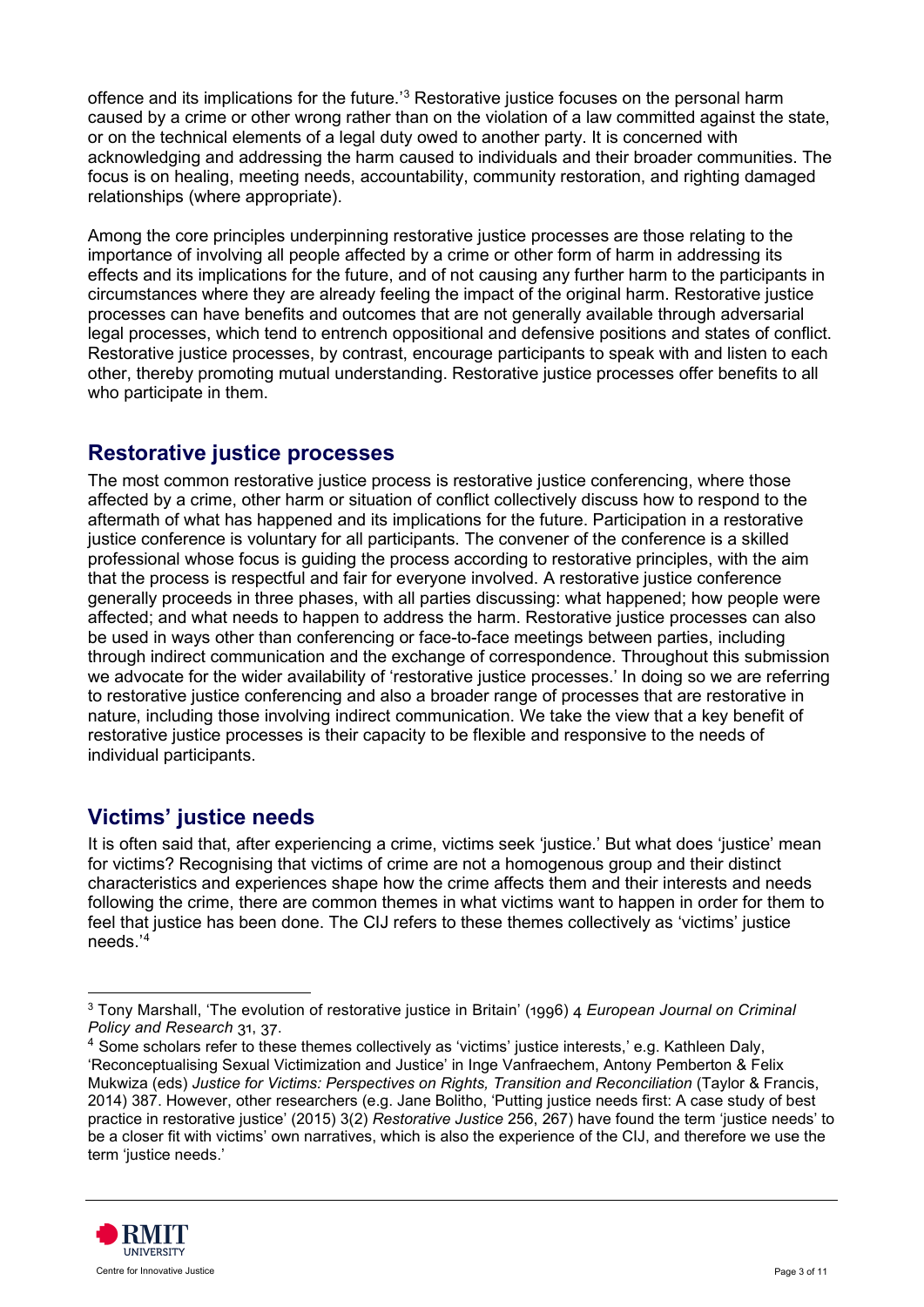Based on the research and the CIJ's experience of working directly with victims of crime, the CIJ uses the following categories of victims' justice needs:

| <b>Justice Need</b>  | <b>Description</b>                                                          |
|----------------------|-----------------------------------------------------------------------------|
| Voice                | The need or desire to tell the story of what happened and its impact        |
| Validation           | To have others believe and affirm their experience                          |
| Information          | The need to understand more the circumstances of the crime or harm, about   |
|                      | what happened and why                                                       |
| Accountability       | May encompass punishment, public acknowledgement, apology/expression        |
|                      | of remorse, other forms of recompense/reparation                            |
| <b>Relationships</b> | To restore damaged relationships with others involved in or affected by the |
|                      | crime or harm, family members and the community                             |
| Prevention           | To see that what happened to them does not happen to anyone else            |
|                      | To address the circumstances that contributed to the crime or harm          |
| Resolution           | To feel that what needs to happen in order for the crime to be addressed    |
|                      | has occurred                                                                |

### **The criminal justice system cannot meet all the justice needs of all victims**

If we map each of the above justice needs against what the criminal justice system is capable of delivering for victims, it becomes clear that the criminal justice system as it is currently constituted is unlikely to be able to meet all of them. To consider the need for voice: some victims who have a strong need for voice may feel that this need is met if the summary hearing allows them to give evidence, or if they make a victim impact statement. However, not all victims have these opportunities. In some cases, police may decline to bring charges, or a prosecution may be discontinued in the early stages. This is often the experience of victims of sexual offences, given the high attrition rate in the prosecution of these matters. In the summary jurisdiction, the vast majority of charges are determined following a plea of guilty by the accused, and the victim does not give evidence.

Even in cases where victims do have opportunities to exercise voice during criminal proceedings they may not necessarily find these experiences satisfying; the legal structures governing these processes may not be conducive to victims feeling able to tell their stories in the ways they want to tell them. For example, as the Issues Paper acknowledges, there are constraints on what can be included in victim impact statements.

Further, there is no mechanism within the traditional criminal justice system to facilitate direct communication between victims and offenders. Therefore, victims who have a specific need to voice their experience to the offender are unlikely to have this need met via the traditional criminal justice system. The criminal justice system does have the potential to deliver victims a sense of validation and offender accountability in cases where offenders plead guilty or are found guilty. In those circumstances a guilty outcome may be experienced by a victim as evidence that the criminal justice system has believed them, that it has denounced the behaviour as wrong, and has attributed the wrong to the offender and imposed a punishment on them. However, not all criminal proceedings result in a guilty verdict. Even in cases that do, we know that some victims have negative experiences of the criminal justice system and may feel that the system fails to acknowledge their victimisation and fails to adequately hold the offender accountable.<sup>[5](#page-3-0)</sup>

Other victims may have specific validation and/or offender accountability needs that cannot be met via formal criminal justice system mechanisms. For example, some victims of sexual offences may seek validation in the form of their own family members acknowledging the harm they have

<span id="page-3-0"></span><sup>5</sup> Victorian Law Reform Commission, The Role of Victims of Crime in the Criminal Trial Process: Final report (Victorian Law Reform Commission, report 34, 2016),

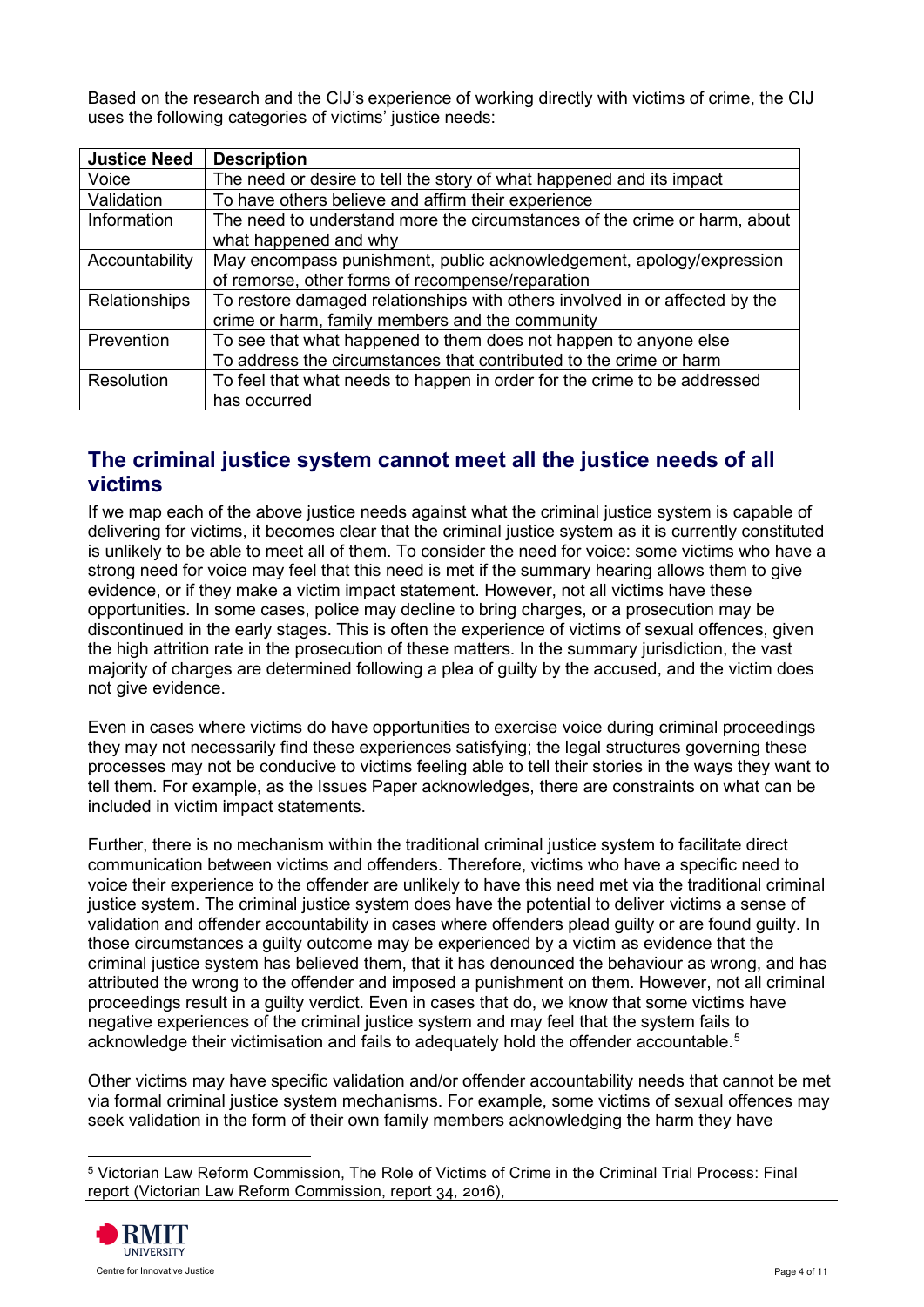experienced. This is not a process the criminal justice system can deliver. For some victims it is crucially important to know whether an offender is genuinely remorseful, beyond any formal acknowledgment of responsibility that might be indicated on the offender's behalf via their lawyer. These victims may seek an opportunity to speak directly with the offender in order to gauge whether the offender truly understands the consequences of the offending. As noted above, this is not an interaction that the traditional criminal justice system facilitates.

Victims who have a prevention need may express a strong desire to ensure that the victimisation they have experienced does not happen to anyone else in the future. Victims with a prevention need may, for example, recognise that factors such as an offender's mental health or substance abuse issues contributed to the offending. Some of these victims will seek opportunities to encourage an offender to seek treatment, with the aim of helping the offender make changes that will mean they are at a lesser risk of repeating the offending behaviour in the future. Some victims want to contribute to broader social change to address issues that contributed to the offending on a structural level.

In summary, existing criminal justice processes may be able to meet some justice needs, to some extent, for some victims, some of the time. This is not to say that the criminal justice system is failing to fulfil its purpose. Criminal justice system processes are not primarily designed to address victims' needs. The core function of a criminal prosecution is to determine questions such as whether a crime has been committed, whether an accused person is guilty, and if so what sentence is appropriate to impose in the circumstances. Critically, its mechanisms uphold the rights of the accused in recognition of the imbalance of power and resources that necessarily arises when the state prosecutes an individual.

### **Research findings: benefits of restorative justice for victims**

Unlike a criminal prosecution where the victim is not a party to proceedings and therefore their needs are not the main focus, restorative justice processes have the potential to offer victims an opportunity to participate in a process specifically designed to address the harm they have experienced. There are several benefits for victims identified in the literature. Although restorative justice programs differ considerably and it can be difficult to draw general conclusions from dataset comparisons, $6$  there is now a solid research base that indicates that restorative justice processes offer benefits for victims who participate in them. The studies comprising this research base have frequently measured victims' level of satisfaction with a restorative justice process compared to victims' level of satisfaction with court processes. For example, a well-known study by Heather Strang examined the impact on victims of crime of a restorative justice program in Canberra (the 'Reintegrative shaming experiments' or 'RISE').'<sup>[7](#page-4-1)</sup> Conducted over five years, the study randomly assigned cases to either a restorative justice conferencing program or to usual court processes. Victims who took part in the restorative justice program were significantly more satisfied with their experience compared to those who went to court. While a small percentage of victims reported dissatisfaction with the restorative justice process, Strang found that this was usually related to poor practice rather than the nature of the process itself.

In a further study, Strang and her colleagues compared the RISE results with those from randomised controlled tests conducted in relation to three restorative justice processes programs in the UK. $8$  As was the case with the RISE program, victims who took part in the three UK-based programs also reported significantly higher levels of satisfaction compared to those who had only gone to court. Across the four restorative justice programs, victims' sense of satisfaction with their

<span id="page-4-2"></span><sup>8</sup> Heather Strang, Lawrence Sherman, Caroline Angel, Daniel Woods, Sarah Bennett, Dorothy Newbury-Birch, and Nova Inkpen, 'Victim Evaluations of Face-to-Face Restorative Justice Conferences: A Quasi-Experimental Analysis' (2006) 62 *Journal of Social Issues* 281.



<span id="page-4-0"></span> $6$  Jane Bolitho, 'Putting justice needs first: A case study of best practice in restorative justice' (2015)  $3(2)$ *Restorative Justice* 256, 267

<span id="page-4-1"></span><sup>7</sup> Heather Strang *Repair or revenge : Victims and restorative justice* (Oxford University Press, 2002).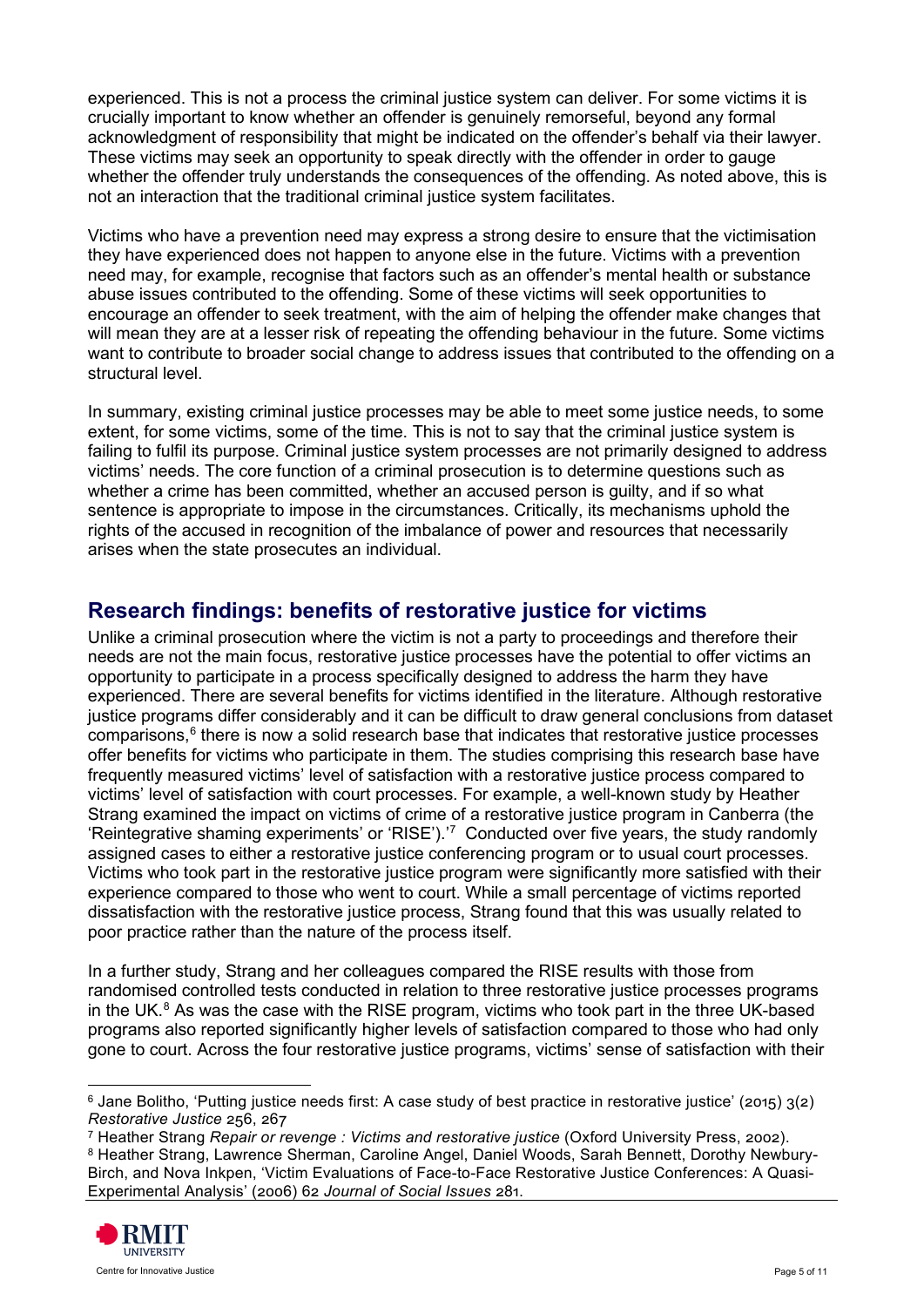participation in restorative justice was associated with feeling that they had had an opportunity to participate meaningfully in the process and that they had felt fairly and respectfully treated. Strang and her colleagues also found that victims from a diverse range of backgrounds, who had experienced offences that ranged from relatively minor crimes to very serious crimes and included those committed by juveniles and by adults, consistently reported feeling better off after taking part in restorative justice processes.

Jaimie Beven and his colleagues conducted a randomised controlled test in which they compared the experience of victims who took part in a restorative justice program with those of a control group of victims who went through the court process. They found that the victims who took part in the restorative justice program reported significantly greater levels of perceptions of safety compared to the control group.<sup>[9](#page-5-0)</sup> In fact, most of the victims who had taken part in the restorative justice program reported perceptions of safety that were higher than their pre-offence levels. Consistent with other studies, the victims who took part in the restorative justice program reported higher levels of satisfaction with the quality of their participation in the process compared to the victims who went through court. A recent study has also suggested that participation in restorative processes can reduce the traumatic effects of crime for victims.[10](#page-5-1)

## **The relationship between restorative justice and the criminal justice system**

Restorative justice processes can meet a range of victims' justice needs that the traditional criminal justice system is not capable of meeting. However, this is not to say that restorative justice processes should replace the traditional criminal justice system. It is vitally important that the justice system, including the summary criminal process, continue to perform its functions of determining questions of guilt based on evidence, determining sentences according to law and ensuring that criminal prosecutions are fair and the rights of accused upheld. The criminal justice system concurrently serves the interests of the accused, the victim and the community as a whole, and because of this broad role it would not be appropriate for the needs and wishes of individual victims to become the central focus of criminal proceedings.

Recognising the distinction between what a properly functioning criminal justice system can deliver for victims, and what it cannot, provides some guidance on the appropriate relationship between restorative justice processes and traditional criminal justice processes. It suggests that restorative justice processes can and should operate alongside the criminal justice system in a complementary way, by providing a forum in which the human impact of crime can be the central focus and victims' needs can be expressly responded to. The availability of restorative justice as a complementary process can also help protect the integrity of the criminal justice system, reducing the pressure for it to incorporate approaches incompatible with other functions, and improving victim satisfaction.

In Victoria, unlike some international and national jurisdictions where restorative justice is widely available, there is very limited access to restorative justice as a response to crime. Access to restorative justice for victims in Victoria is limited to the Youth Group Conferencing option (available only when the accused is within the jurisdiction of the Children's Court); the Department of Justice and Community Safety's restorative justice service (when the victim has experienced family violence); and the restorative justice service provided by CIJ's Open Circle in response to a broad range of criminal offences. There is substantial demand for Open Circle's restorative responses from victims of crime, but this program is not formally embedded within the criminal

<span id="page-5-1"></span><span id="page-5-0"></span><sup>9</sup> Jaimie Beven, Guy Hall, Irene Froyland, Brian Steels & Dorothy Goulding, 'Restoration or Renovation? Evaluating restorative justice outcomes' (2005) 12 *Psychiatry, Psychology and Law* 194. <sup>10</sup> Caroline Angel, Lawrence Sherman, Heather Strang, Barak Ariel, Sarah Bennett, Nova Inkpen, Anne Keane and Therese Richmond, 'Short-term effects of restorative justice conferences on post-traumatic stress symptoms among robbery and burglary victims: A randomised controlled trial' (2014) 10 *Journal of Experiential Criminology* 291.

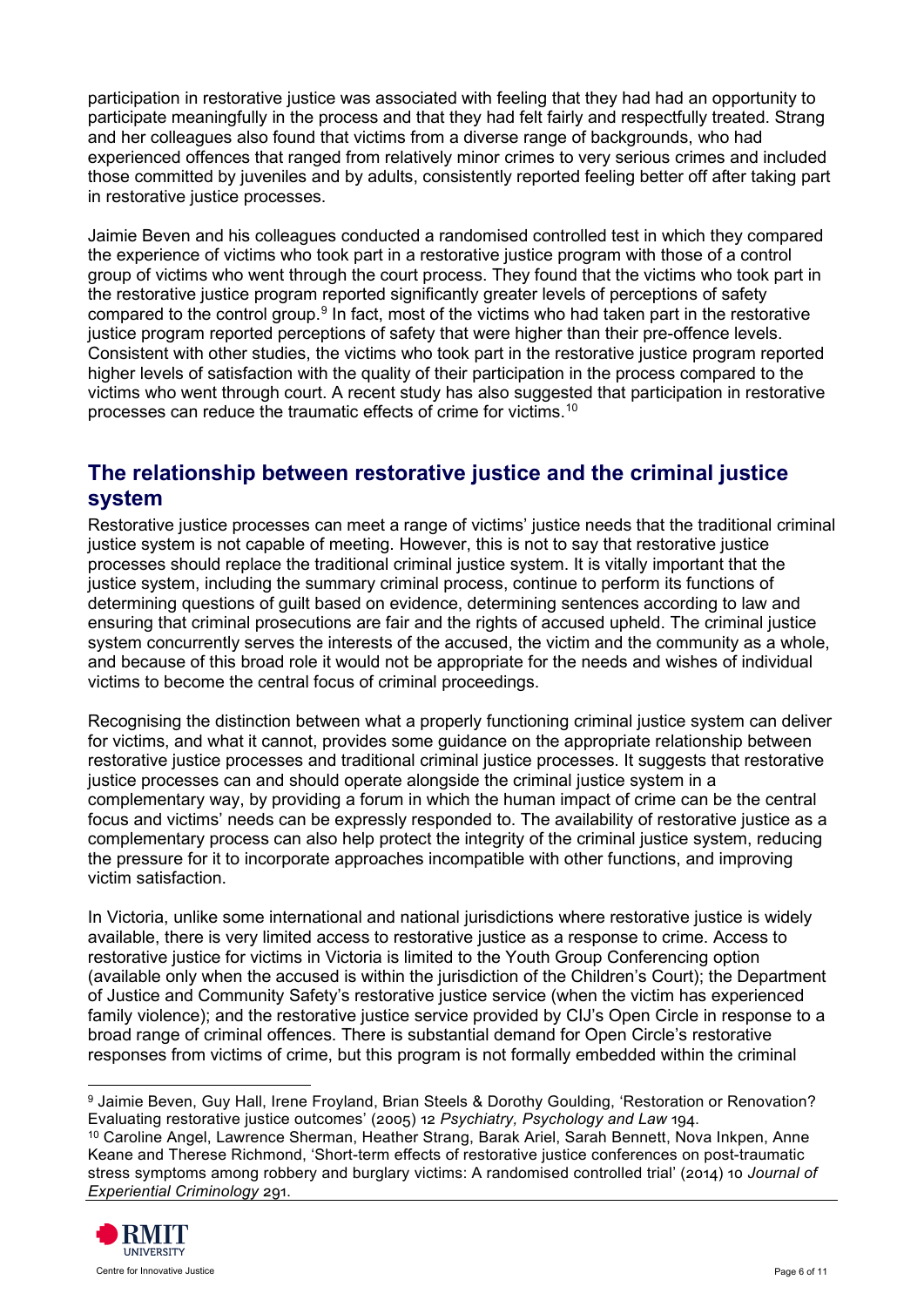justice system as an option for victims of crime. Increasing access to restorative justice would improve the experience of victims participating in summary proceedings for criminal offences in Victoria.

### **How might a restorative response work in the context of summary criminal proceedings?**

There are several opportunities to incorporate restorative responses into or alongside summary criminal proceedings. Legislative reform would not be necessary for these responses to be made available to victims, but some non-legislative measures would likely increase their accessibility. These options or models for restorative justice in the summary jurisdiction are explained below, together with some of their potential benefits and limitations for victims and other participants.

#### **Post-plea, pre-sentence restorative justice process (restorative justice as deferral of sentencing)**

Under this model, restorative justice could be offered in circumstances where:

- an offender has been found guilty or entered a guilty plea;
- restorative justice would potentially meet a victim's justice needs that may not be met through the criminal justice process;
- the victim agrees to participate in a restorative justice process and is comfortable that the offender's participation may be taken into account for sentencing purposes; and
- the accused consents to the approach.

Under this model the magistrate would be asked to adjourn proceedings utilising her or his power to defer sentencing under section 83A of the *Sentencing Act 1991* (Vic) for a period that would enable the restorative justice process to take place. Following the restorative justice process, the matter would return to court for sentencing. The magistrate could take the offender's participation in a restorative justice process to account in determining the appropriate sentence.

There would be several benefits to this approach. These include the following:

- this is a post-plea process so it would not raise concerns for accused about the risk of selfincrimination / admissions being used to prove charges;
- this process would provide victims with access to both processes a criminal justice and an restorative response – which is likely to enhance their experience of the criminal justice system;
- the possibility that an accused person's participation might be viewed positively for sentencing purposes may encourage participation of accused, thereby increasing the availability of restorative justice to a broader range of victims.

A limitation of this option would be the potential for delay in resolving the criminal proceedings while the sentence was deferred.

#### **Post-charge, pre-plea (restorative justice process as diversion)**

Under this model, restorative justice could be offered in the form of a diversion in accordance with section 59 of the Criminal Procedure Act 2009 (Vic), for suitable offences in circumstances where:

- the accused acknowledges to the Magistrates' Court responsibility for the offence;
- it appears appropriate to the Magistrates' Court, which may inform itself in any way it considers appropriate, that the accused should participate in a diversion program; and
- both the prosecution and the accused consent to the Magistrates' Court adjourning the proceeding to enable the accused to participate in and complete the diversion program, including participating in a restorative justice process.

There would be several benefits to this approach. These include the following:

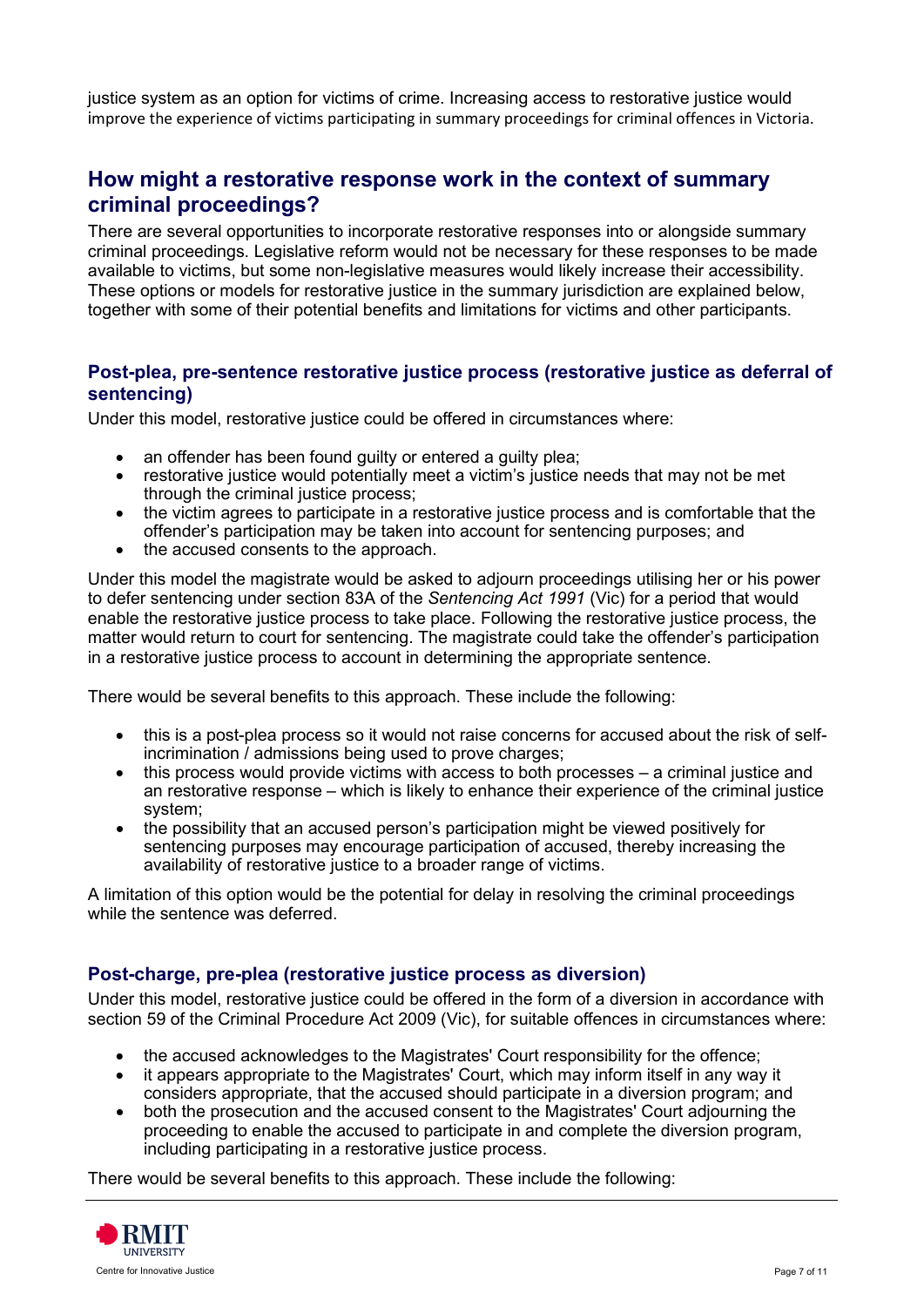- addressing concerns on the part of accused about the potential for self-incrimination in the context of a restorative process;
- the possibility of a diversion may encourage participation of accused persons, leading to greater uptake, thereby increasing the availability of restorative justice to a broader range of victims.

There are some limitations that may arise in this context. A diversionary response would likely only be available for suitable 'low-level' offences where the prosecution and magistrate consider it appropriate. Further consideration of current approaches to diversion processes, including policies and procedures adopted by police prosecutors to determining the suitability of different offences for diversion may need to be reviewed to ensure consistency of approach, or to make the option available for other than 'low-level' offences.

#### **Post-charge, pre-plea (restorative justice as an alternative to prosecution)**

Under this model, restorative justice could be offered as an alternative to prosecution in circumstances where:

- it is the preferred approach for the victim:
- the prosecution supports this approach; and
- the accused consents to the approach.

This approach would require prosecutors to seek an adjournment of proceedings while the matter is assessed by a restorative justice service provider for suitability and for the magistrate to grant an adjournment to enable this to occur. Charges could then be withdrawn by prosecutors following a satisfactory restorative justice process.

There would be several benefits to this approach. These include the following:

- the potential to provide an alternative resolution of matters with low prospects of conviction;<br>• reducing the risk of harm to the victim associated with the unsuccessful prosecution;
- reducing the risk of harm to the victim associated with the unsuccessful prosecution;
- the potential to provide victims whose cases have low prospects of a conviction or for whom a criminal prosecution is unlikely to deliver a suitable outcome with an alternative process that meets some of their needs.

This approach would require significant policy guidance and education for police prosecutors and other decision-makers to ensure decisions in relation to the suitability of matters for restorative justice / withdrawal of proceedings are victim-centred, and that careful and consistent processes are adopted. While this approach would be designed to respond to the needs of victims who did not wish to proceed with a criminal process, careful consideration would still need to be given to the potential for this type of response to be used inappropriately as a convenient way of dealing with difficult to prosecute offences. It would not be desirable for the availability of a restorative response as an alternative to criminal prosecution to have the effect of limiting access to criminal prosecution for those victims of crime for whom the latter is the preferred response. In the absence of specific legislative protection, accused persons may also have concerns about the potential for any admissions made during a restorative justice process to be used in future criminal or civil proceedings.

### **Features of a victim-focused restorative justice program**

The above options represent two models of restorative justice that could be integrated into, and complement the summary criminal justice process and another model that would act as an alternative pathway for a victim of crime. Each of these options provide benefits and limitations for victims, accused, and the broader system's efficiency. This illustrates that as well as improving victims' experiences of justice, restorative justice practices can take many different forms and can have many impacts at a system-level.

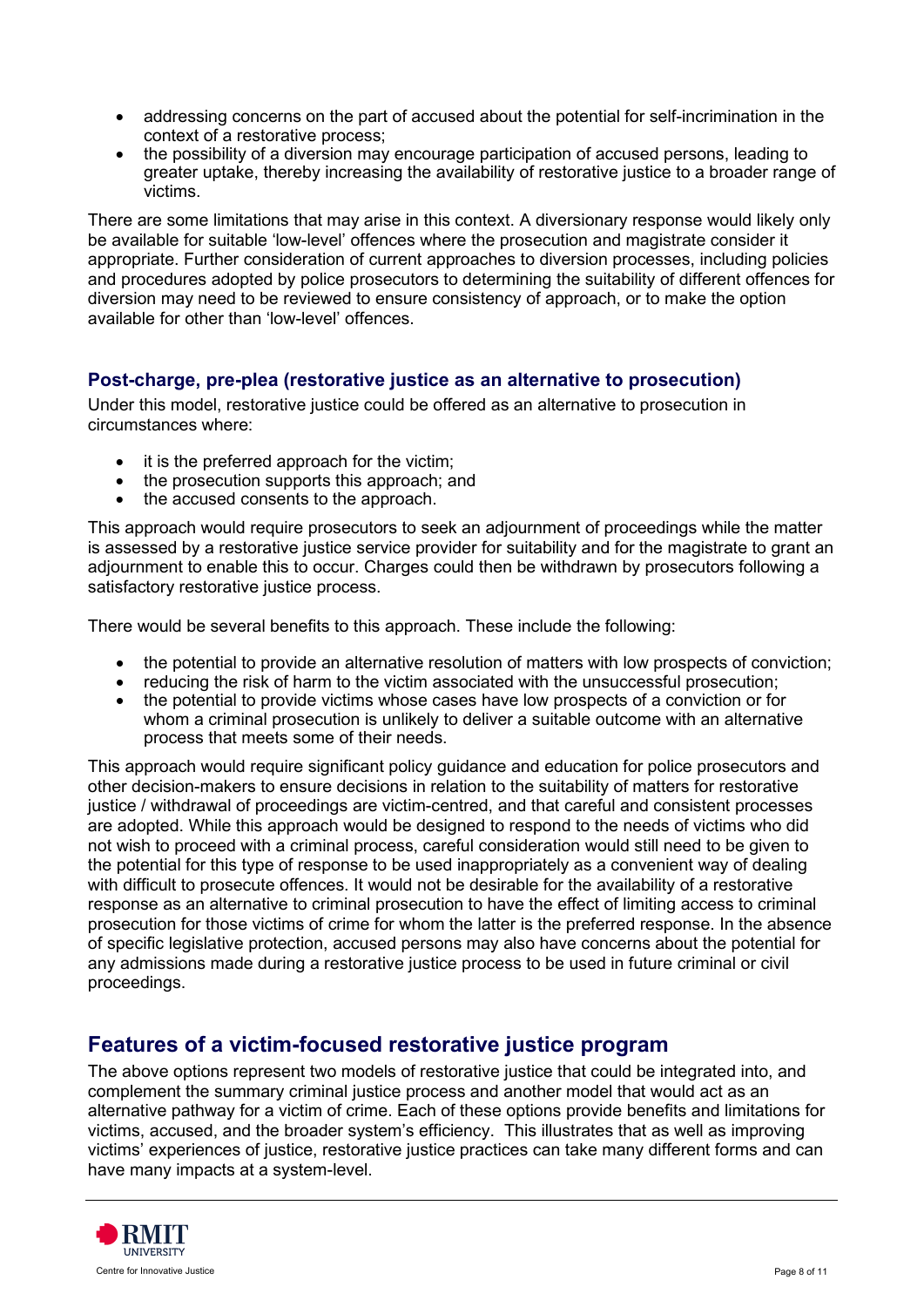However, it is important to acknowledge that not all forms of restorative justice are solely focused on the needs of victims of crime. Indeed, some restorative processes do not involve victims at all. The CIJ takes the view that restorative processes have the potential to offer significant benefits to victims of summary crime. However, such processes need to be specifically designed and operated to be victim-focused in order to realise such benefits.

### **Principles**

We suggest that the following principles should inform a restorative justice program focused on the justice needs of victims who have who experienced summary crime, including offences prosecuted summarily:

- **Recognises the victim as the expert on their own life and their own healing/recovery.** The restorative process must support victims to exercise choice and agency. Victims' decisions, including whether to engage with a restorative justice process, when it feels right for them to do so, and who else they want to include, must all guide the process. If a victim does not want to engage in a restorative justice process, the process should not go ahead.
- **Flexible, so that the process can be tailored to the individual justice needs of each victim.** Victims are not parties to criminal proceedings, their needs are not central within these processes, and some victims can feel overlooked and as though they do not matter in the context of justice system processes. A victim-focused restorative justice process must be one in which victims' individual needs are recognised. Victims have a range of different justice needs. Which needs are most pressing, and the way they present in a victim's life will be different for each person. The process must be flexible enough to respond to each participant's unique needs. It must not be a 'one-size-fits-all' approach.
- **Part of a suite of options available to victims.** Restorative justice should be complementary to the criminal justice system. Restorative justice processes can meet some justice needs that the criminal justice system cannot. However, restorative justice processes cannot meet all needs for all victims. Victims must be able to decide on a course of action best suited to them. For some victims this will involve engaging with the criminal justice system and participating in a restorative justice process. It must always be the victim's decision as to whether to take part in a restorative justice process and deciding to do so must not prevent victims from accessing other forms of justice.
- **Trauma-informed:** the ongoing effects of the harm the victim has experienced are recognised. An understanding of the impacts of trauma is applied to the design of approaches which accommodate the vulnerabilities of trauma survivors and enable processes which minimise the risk of re-traumatisation. The work is collaborative and acts on the core principles of safety, trustworthiness, choice and empowerment.

In addition to the above principles, the following considerations should inform a restorative justice program focused on the needs of victims.

#### **Timeframes**

Extensive preparation with participants is essential to delivering a trauma-informed service, that is responsive to the needs of each victim. Preparation processes should be flexible and adapted to the needs of the people involved and their circumstances. Preparation should be comprehensive and unrushed, giving conveners opportunity to explore with the victim (in particular) and the offender what they want to say, how they might respond and things that they do not wish to discuss (for example, revisiting the details of the offence). Preparation is likely the longest part of any restorative justice process, and services should be designed (and resourced) to accommodate matters that they remain involved with for substantial periods of time. To ensure that a restorative justice program is capable of delivering best possible benefits to victims who take part, timeframes

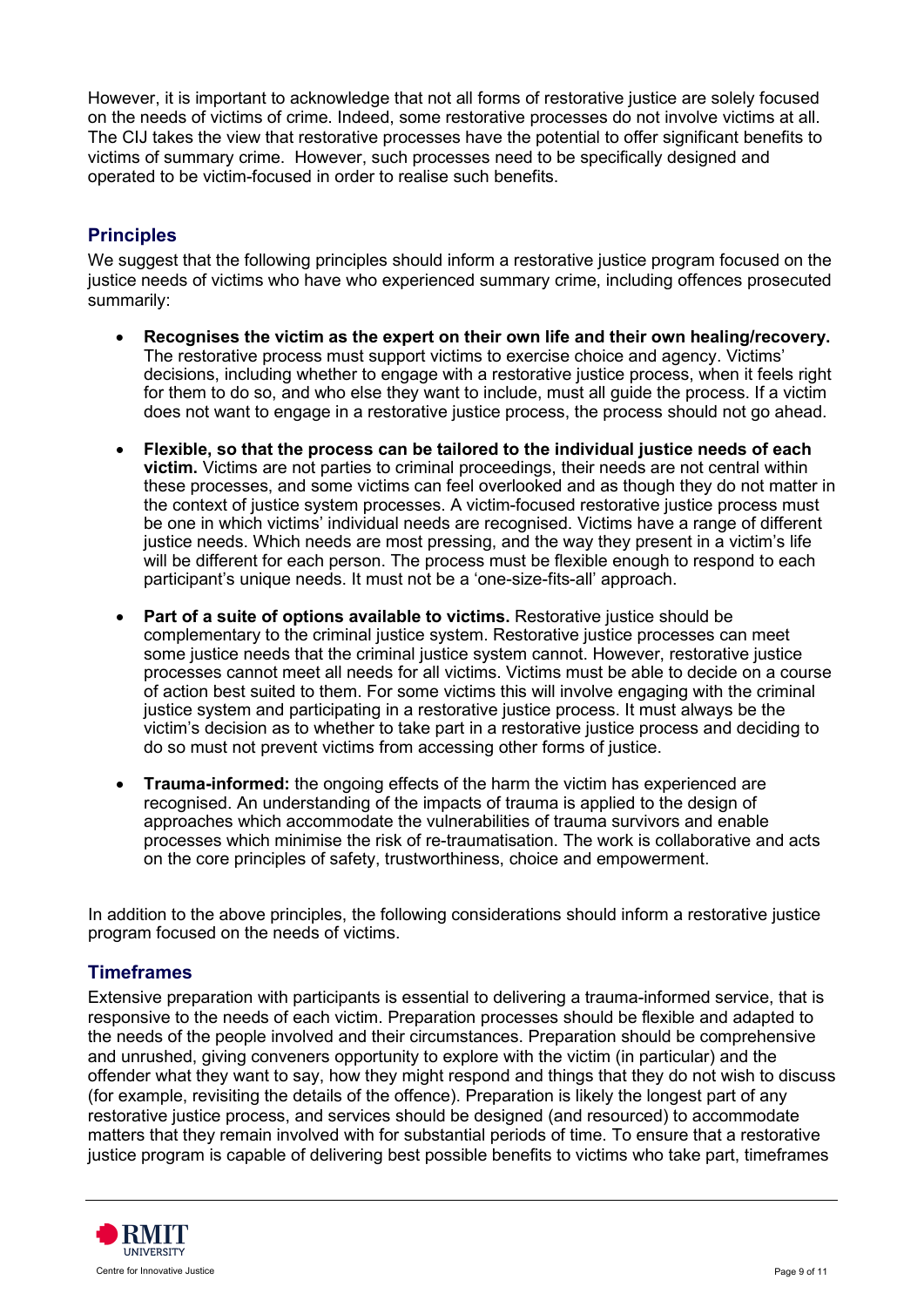must be dictated by each victim's needs, and not determined by justice system priorities. This point is particularly relevant in the context of the fast-moving pace of summary criminal proceedings.

### **Clarity around the purpose of the program**

A restorative justice program intended to benefit victims of summary crime must remain focused on this objective. This objective must also guide evaluations of the program. While there is evidence that indicates that participating in restorative justice processes can reduce recidivism,<sup>[11](#page-9-0)</sup> this should not be the primary lens through which a victim-focused restorative justice program is judged. Rather, such a program should be judged on the benefits it delivers for victims. Of course, some victims have a strong need to see accused persons engage in therapeutic and rehabilitative activities, and may want to participate in restorative justice in order for the process to have this effect for accused. However, the key purpose of the restorative justice program we are proposing is to meet the needs of victims. It should not be seen as primarily as a mechanism by which to address the therapeutic needs of offenders or broader goals more relevant to sentencing purposes.

#### **The process must not be punitive**

While focused on the justice needs of victims, the process should offer offenders genuine opportunities to reflect on and understand their behaviour. The process should not aim to punish or shame offenders. The process must not compromise the legal rights or interests of accused.

#### **Eligibility criteria**

A restorative justice program focused on the justice needs of victims of summary crime should have broad, flexible eligibility criteria. Eligibility assessments should focus on the harm a victim has experienced rather than on types of crime and their anticipated effects. For example, the summary offence of careless driving may be presumed to be a 'victim-less crime' when in fact, some offences of this nature involve deaths and serious injuries. In those circumstances, people affected should not be excluded from a restorative justice program. We note that even though offences dealt with summarily are, viewed through a legal lens, considered objectively less serious than those dealt with in the higher courts, victims of crimes prosecuted in the lower courts can be severely impacted.

Crimes at the more serious end of the spectrum should not be excluded from a restorative justice program focused on the justice needs of victims of summary crime. Evidence suggests that in fact restorative justice processes are most effective in the context of serious harm.<sup>[12](#page-9-1)</sup>

Crimes that involve particularly complex dynamics and risks, such as family violence and sexual violence, should not be excluded from a restorative justice program focused on the justice needs of victims of summary crime. However, additional measures must be put in place to ensure that restorative justice processes can go ahead safely in these contexts. The CIJ has outlined a model for restorative justice responses to sexual harm, which provides details of the additional features that should apply to those cases.<sup>[13](#page-9-2)</sup> It is relevant to note in this context that several indictable sexual offences are triable summarily, and that the Victorian Law Reform Commission will soon report to the Attorney-General on Improving the Response of the Justice System to Sexual Offences and is expected to make recommendations on restorative responses to sexual harm.

<span id="page-9-2"></span><sup>13</sup> See the CIJ's submission to the Victorian Law Reform Commission's Inquiry, *Improving the Response of the Justice System to Sexual Offences*: https://www.lawreform.vic.gov.au/improving-the-response-of-thejustice-system-to-sexual-offences-submissions/



<span id="page-9-0"></span><sup>11</sup> For example, Jeff Latimer, Craig Dowden and Danielle Muise, 'The effectiveness of restorative justice practices: A metaanalysis' (2005) 85 The Prison Journal 127; Lawrence Sherman and Heather Strang, Restorative Justice: The Evidence (The Smith Institute, 2007).

<span id="page-9-1"></span><sup>12</sup> Lawrence Sherman, Heather Strang and Daniel Woods, *Recidivism Patterns in the Canberra Reintegrative Shaming Experiments (RISE)* (Australian National University Press, 2000); Mary Koss, 'The RESTORE program of restorative justice for sex crimes: vision, process and outcomes' (2013), *Journal of Interpersonal Violence*, 29(9), 1623-1660.